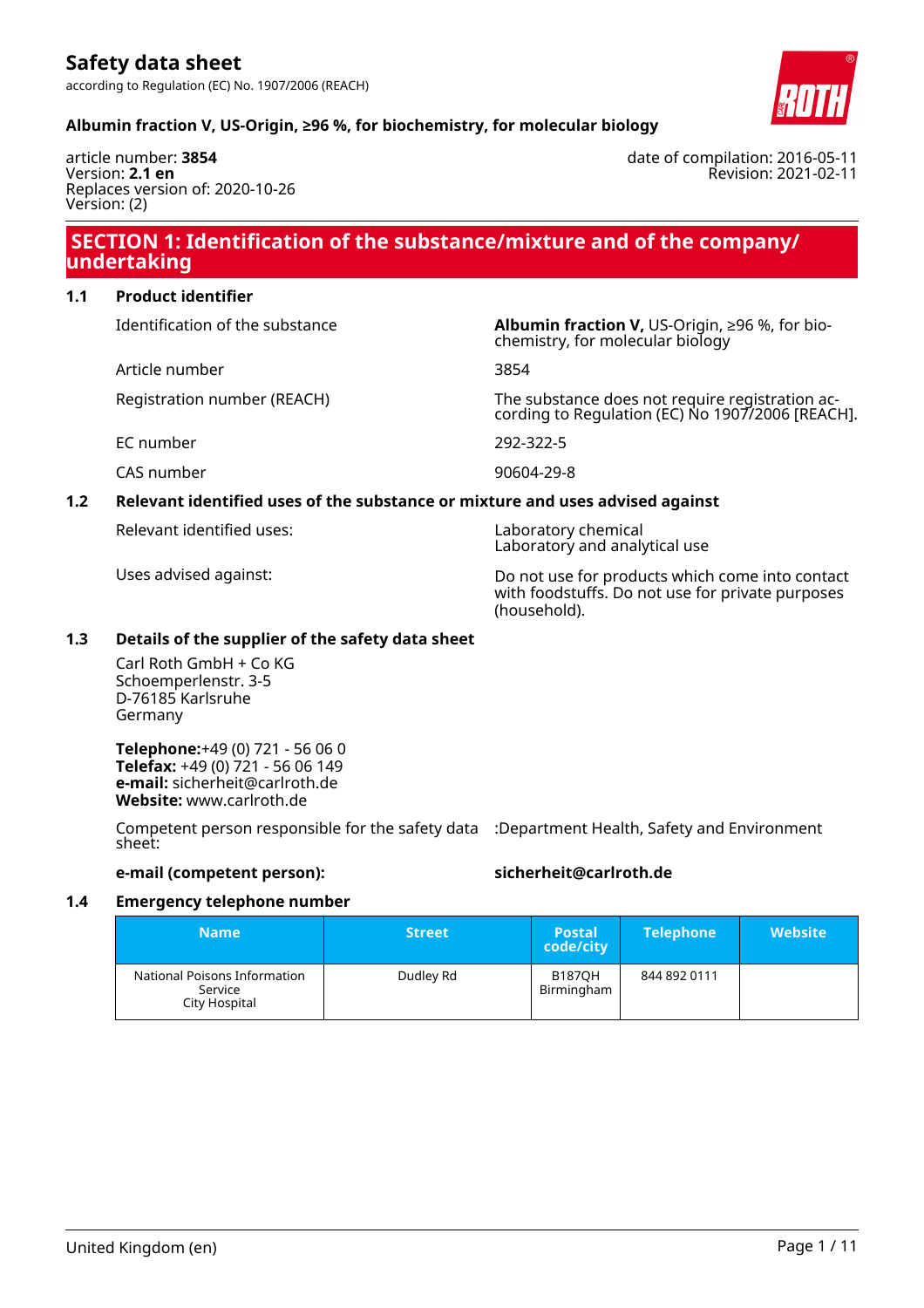according to Regulation (EC) No. 1907/2006 (REACH)

#### **Albumin fraction V, US-Origin, ≥96 %, for biochemistry, for molecular biology**

article number: **3854**

### **SECTION 2: Hazards identification**

#### **2.1 Classification of the substance or mixture**

#### **Classification according to Regulation (EC) No 1272/2008 (CLP)**

This substance does not meet the criteria for classification in accordance with Regulation No 1272/ 2008/EC.

#### **2.2 Label elements**

### **Labelling according to Regulation (EC) No 1272/2008 (CLP)**

not required

#### **2.3 Other hazards**

#### **Results of PBT and vPvB assessment**

According to the results of its assessment, this substance is not a PBT or a vPvB.

### **SECTION 3: Composition/information on ingredients**

#### **3.1 Substances**

| Name of substance | Albumin fraction V        |
|-------------------|---------------------------|
| Molar mass        | ~66.000 $9/_{\text{mol}}$ |
| CAS No            | 90604-29-8                |
| EC No             | 292-322-5                 |

### **SECTION 4: First aid measures**

#### **4.1 Description of first aid measures**



**General notes**

No special measures are necessary.

**Following inhalation**

Provide fresh air.

#### **Following skin contact**

Brush off loose particles from skin. Rinse skin with water/shower.

#### **Following eye contact**

Rinse cautiously with water for several minutes.

#### **Following ingestion**

Rinse mouth. Call a doctor if you feel unwell.

- **4.2 Most important symptoms and effects, both acute and delayed** Symptoms and effects are not known to date.
- **4.3 Indication of any immediate medical attention and special treatment needed** none

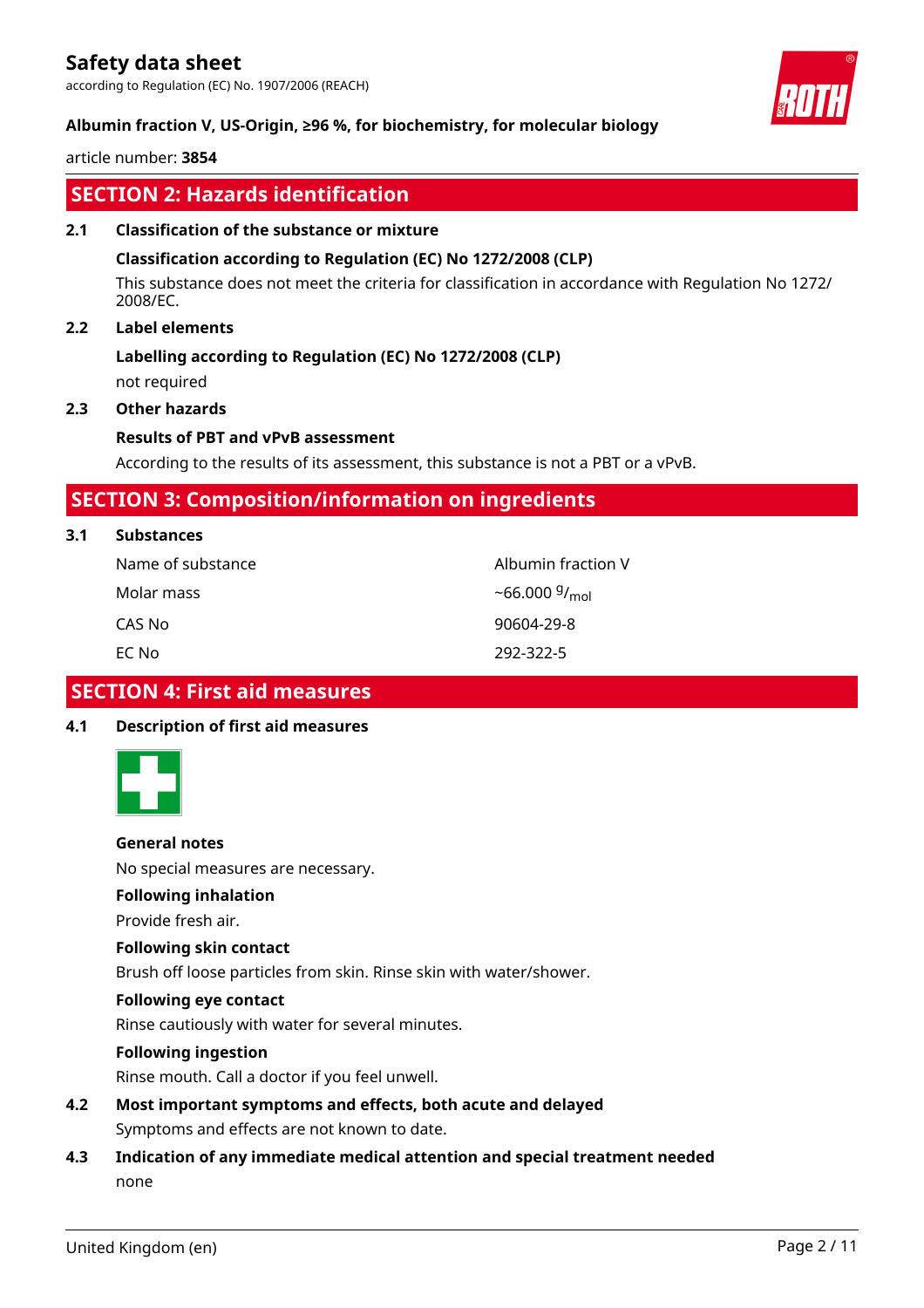according to Regulation (EC) No. 1907/2006 (REACH)

#### **Albumin fraction V, US-Origin, ≥96 %, for biochemistry, for molecular biology**

article number: **3854**

### **SECTION 5: Firefighting measures**

#### **5.1 Extinguishing media**



#### **Suitable extinguishing media**

co-ordinate firefighting measures to the fire surroundings water, foam, dry extinguishing powder, ABC-powder

#### **Unsuitable extinguishing media**

water jet

#### **5.2 Special hazards arising from the substance or mixture**

Combustible.

#### **Hazardous combustion products**

Nitrogen oxides (NOx), Carbon monoxide (CO), Carbon dioxide (CO₂), May produce toxic fumes of carbon monoxide if burning.

#### **5.3 Advice for firefighters**

In case of fire and/or explosion do not breathe fumes. Fight fire with normal precautions from a reasonable distance. Wear self-contained breathing apparatus.

### **SECTION 6: Accidental release measures**

**6.1 Personal precautions, protective equipment and emergency procedures**



# **For non-emergency personnel**

Control of dust.

**6.2 Environmental precautions**

Keep away from drains, surface and ground water.

#### **6.3 Methods and material for containment and cleaning up**

#### **Advice on how to contain a spill**

Covering of drains. Take up mechanically.

#### **Advice on how to clean up a spill**

Take up mechanically.

#### **Other information relating to spills and releases**

Place in appropriate containers for disposal.

#### **6.4 Reference to other sections**

Hazardous combustion products: see section 5. Personal protective equipment: see section 8. Incompatible materials: see section 10. Disposal considerations: see section 13.

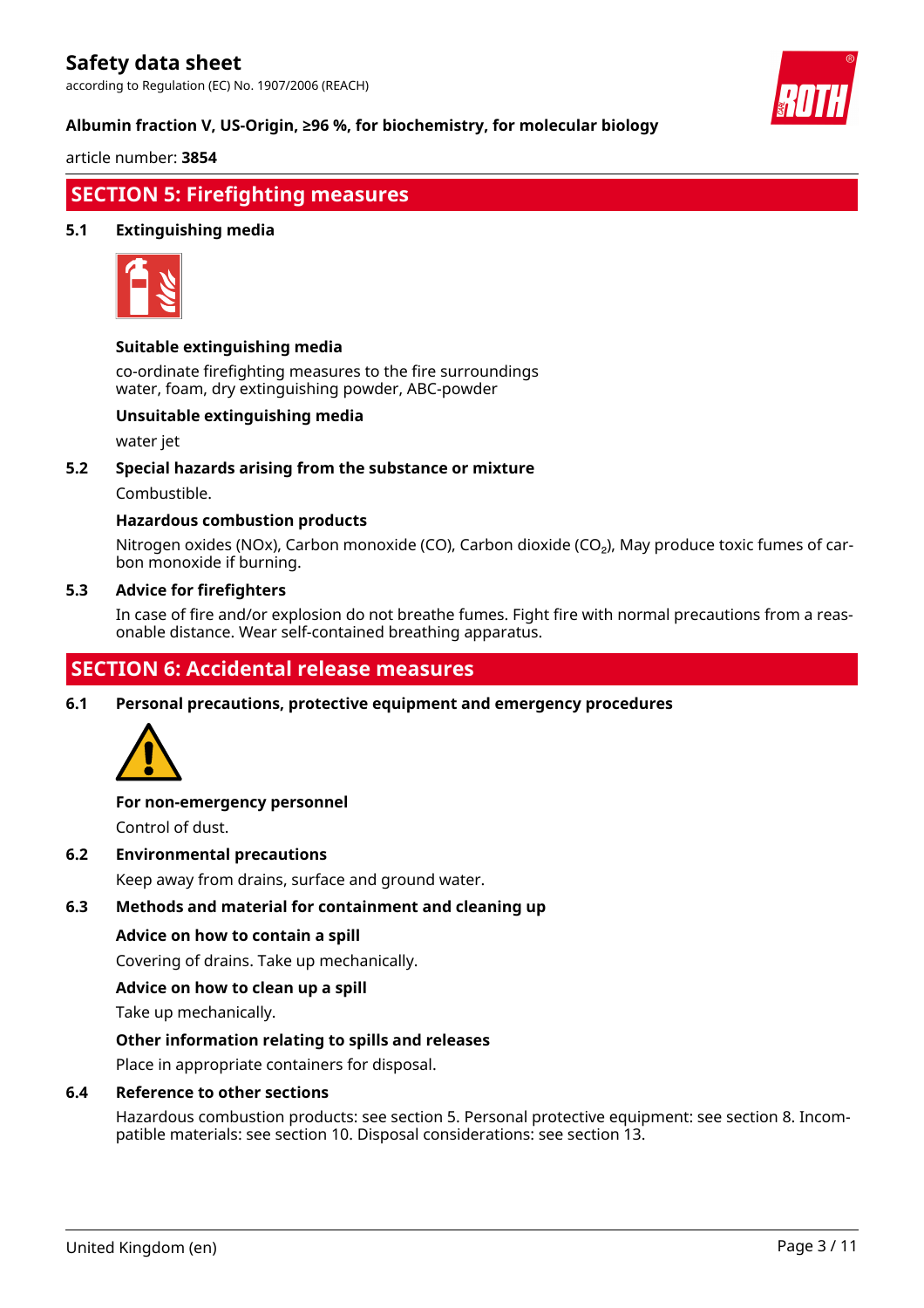according to Regulation (EC) No. 1907/2006 (REACH)

#### **Albumin fraction V, US-Origin, ≥96 %, for biochemistry, for molecular biology**

article number: **3854**

### **SECTION 7: Handling and storage**

#### **7.1 Precautions for safe handling**

No special measures are necessary.

#### **Advice on general occupational hygiene**

Keep away from food, drink and animal feedingstuffs.

#### **7.2 Conditions for safe storage, including any incompatibilities**

Store in a dry place. Keep in a cool place.

#### **Incompatible substances or mixtures**

Observe hints for combined storage.

#### **Consideration of other advice**

#### **Ventilation requirements**

Use local and general ventilation.

#### **Specific designs for storage rooms or vessels**

Recommended storage temperature: 2 – 8 °C

#### **7.3 Specific end use(s)**

No information available.

### **SECTION 8: Exposure controls/personal protection**

#### **8.1 Control parameters**

#### **National limit values**

#### **Occupational exposure limit values (Workplace Exposure Limits)**

| <b>Coun</b><br>try – | Name of agent | <b>CAS No</b> | Identifi-<br>er | <b>TWA</b><br>[mg/<br>[m <sup>3</sup> ] | <b>STEL</b><br>[mg]<br>$\mathsf{m}^3$ | Ceil-<br>ing-C<br>[mg/<br>$\mathsf{m}^{\mathsf{3}}$ | Nota-<br>tion | <b>Source</b> |
|----------------------|---------------|---------------|-----------------|-----------------------------------------|---------------------------------------|-----------------------------------------------------|---------------|---------------|
| GB                   | dust          |               | WEL             | 10                                      |                                       |                                                     |               | EH40/2005     |
| GB                   | dust          |               | WEL             | 4                                       |                                       |                                                     |               | EH40/2005     |

#### **Notation**

Ceiling-C Ceiling value is a limit value above which exposure should not occur i Inhalable fraction r Respirable fraction STEL Short-term exposure limit: a limit value above which exposure should not occur and which is related to a 15 minute period (unless otherwise specified) TWA Time-weighted average (long-term exposure limit): measured or calculated in relation to a reference period of 8 hours time-weighted average (unless otherwise specified)

#### **8.2 Exposure controls**

#### **Individual protection measures (personal protective equipment)**

#### **Eye/face protection**



Use safety goggle with side protection.

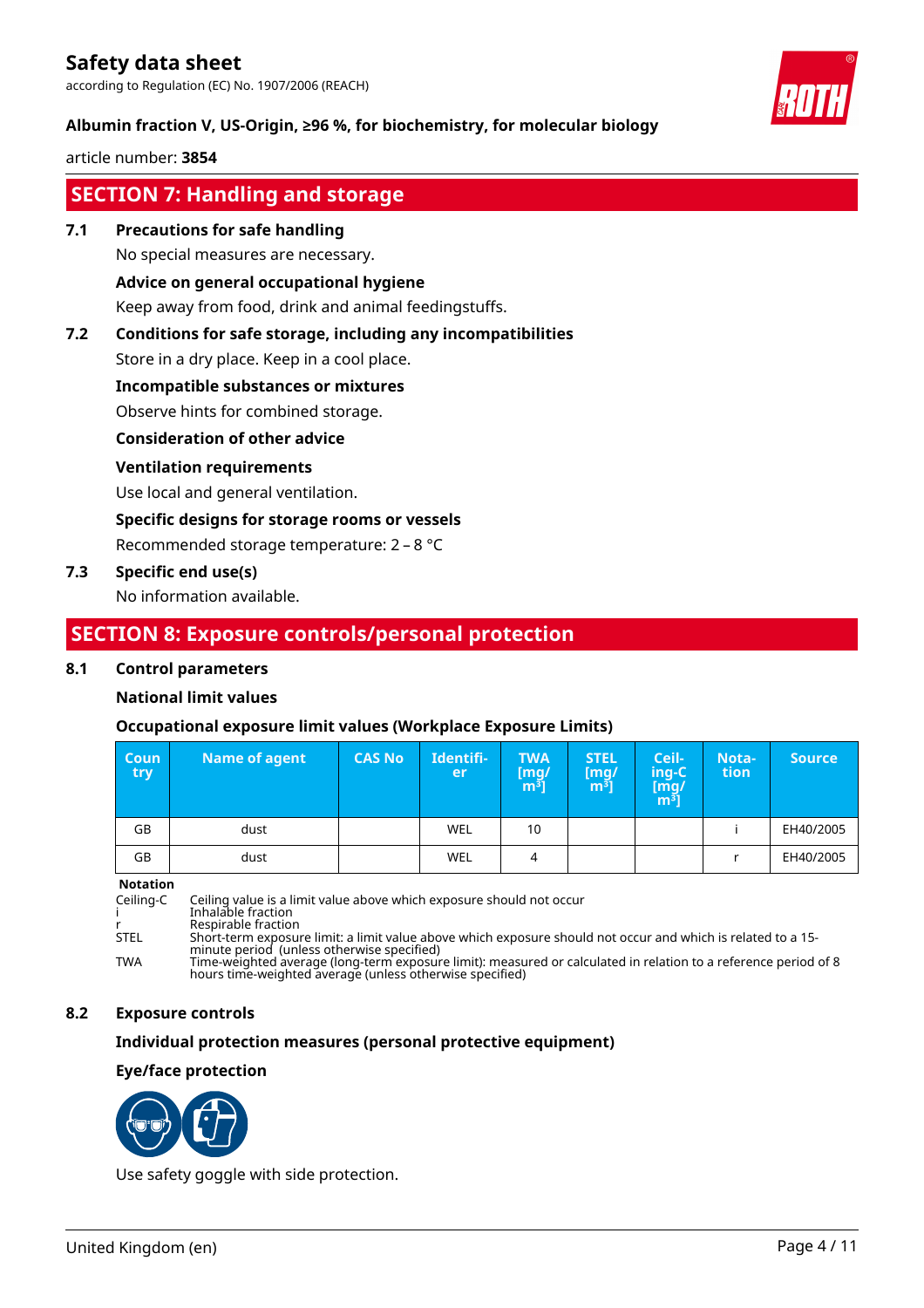according to Regulation (EC) No. 1907/2006 (REACH)



### **Albumin fraction V, US-Origin, ≥96 %, for biochemistry, for molecular biology**

#### article number: **3854**

#### **Skin protection**



### **• hand protection**

Wear suitable gloves. Chemical protection gloves are suitable, which are tested according to EN 374.

#### **• type of material**

NBR (Nitrile rubber)

#### **• material thickness**

>0,11 mm

#### **• breakthrough times of the glove material**

>480 minutes (permeation: level 6)

#### **• other protection measures**

Take recovery periods for skin regeneration. Preventive skin protection (barrier creams/ointments) is recommended.

#### **Respiratory protection**



Respiratory protection necessary at: Dust formation. Particulate filter device (EN 143). P1 (filters at least 80 % of airborne particles, colour code: White).

#### **Environmental exposure controls**

Keep away from drains, surface and ground water.

### **SECTION 9: Physical and chemical properties**

#### **9.1 Information on basic physical and chemical properties**

| Physical state                                              | solid                                                        |
|-------------------------------------------------------------|--------------------------------------------------------------|
| Form                                                        | acc. to product description                                  |
| Colour                                                      | beige                                                        |
| Odour                                                       | odourless                                                    |
| Melting point/freezing point                                | not determined                                               |
| Boiling point or initial boiling point and boiling<br>range | not determined                                               |
| Flammability                                                | this material is combustible, but will not ignite<br>readily |
| Lower and upper explosion limit                             | not determined                                               |
| Flash point                                                 | not applicable                                               |
| Auto-ignition temperature                                   | not determined                                               |
|                                                             |                                                              |
| Decomposition temperature                                   | not relevant                                                 |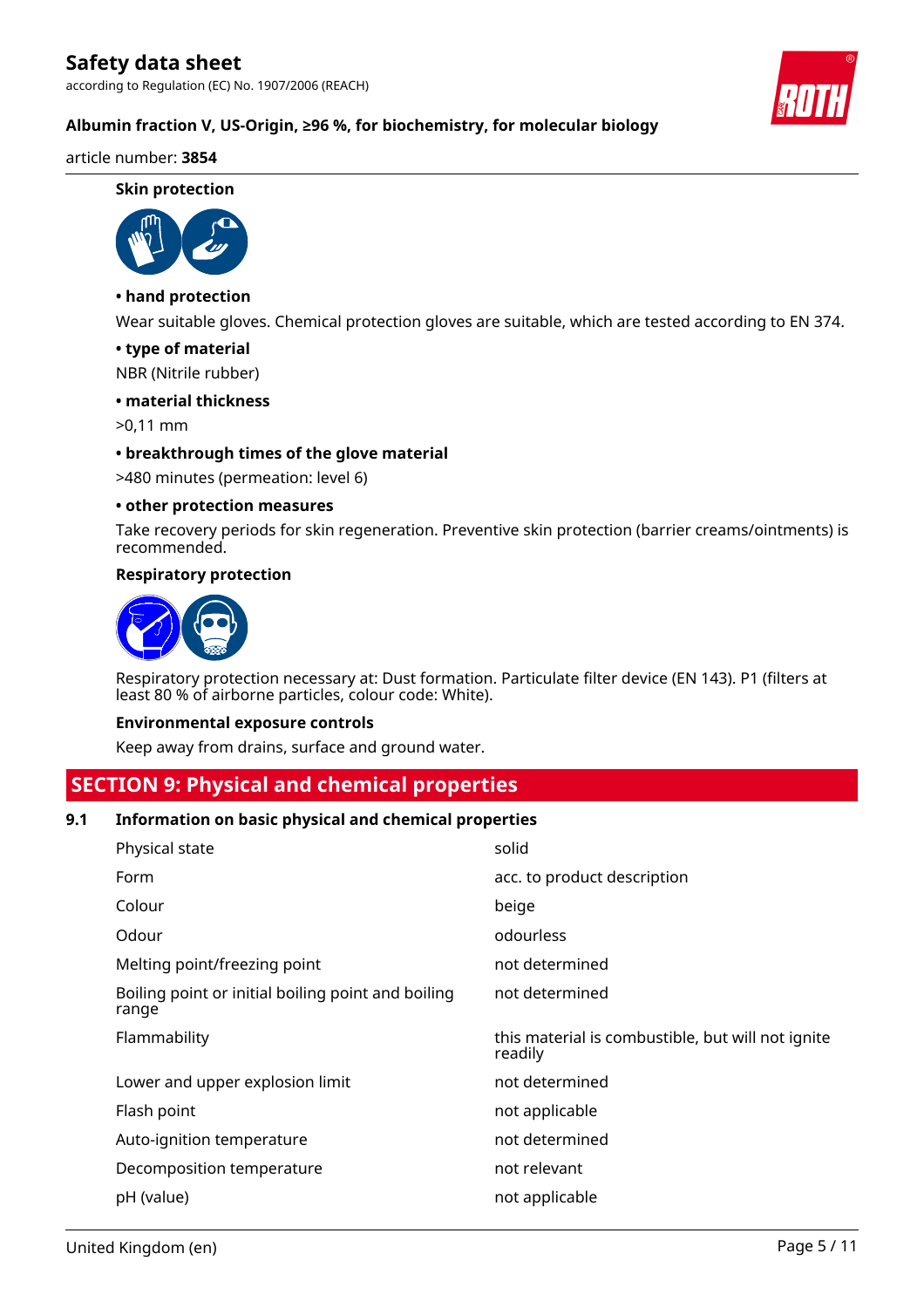article number: **3854**

according to Regulation (EC) No. 1907/2006 (REACH)

#### **Albumin fraction V, US-Origin, ≥96 %, for biochemistry, for molecular biology**



|     | Kinematic viscosity                                    | not relevant                                                   |
|-----|--------------------------------------------------------|----------------------------------------------------------------|
|     | Solubility(ies)                                        |                                                                |
|     | Water solubility                                       | (soluble)                                                      |
|     | Partition coefficient                                  |                                                                |
|     | Partition coefficient n-octanol/water (log value):     | this information is not available                              |
|     | Vapour pressure                                        | not determined                                                 |
|     | Density                                                | not determined                                                 |
|     | <b>Bulk density</b>                                    | 150 – 450 kg/m <sup>3</sup>                                    |
|     | Particle characteristics                               | no data available                                              |
|     | Other safety parameters                                |                                                                |
|     | Oxidising properties                                   | none                                                           |
| 9.2 | <b>Other information</b>                               |                                                                |
|     | Information with regard to physical hazard<br>classes: | hazard classes acc. to GHS<br>(physical hazards): not relevant |
|     | Other safety characteristics:                          | There is no additional information.                            |
|     |                                                        |                                                                |

### **SECTION 10: Stability and reactivity**

#### **10.1 Reactivity**

The product in the delivered form is not dust explosion capable; the enrichment of fine dust however leads to the danger of dust explosion.

#### **10.2 Chemical stability**

The material is stable under normal ambient and anticipated storage and handling conditions of temperature and pressure.

#### **10.3 Possibility of hazardous reactions**

**Violent reaction with:** strong oxidiser

#### **10.4 Conditions to avoid**

There are no specific conditions known which have to be avoided.

#### **10.5 Incompatible materials**

There is no additional information.

#### **10.6 Hazardous decomposition products**

Hazardous combustion products: see section 5.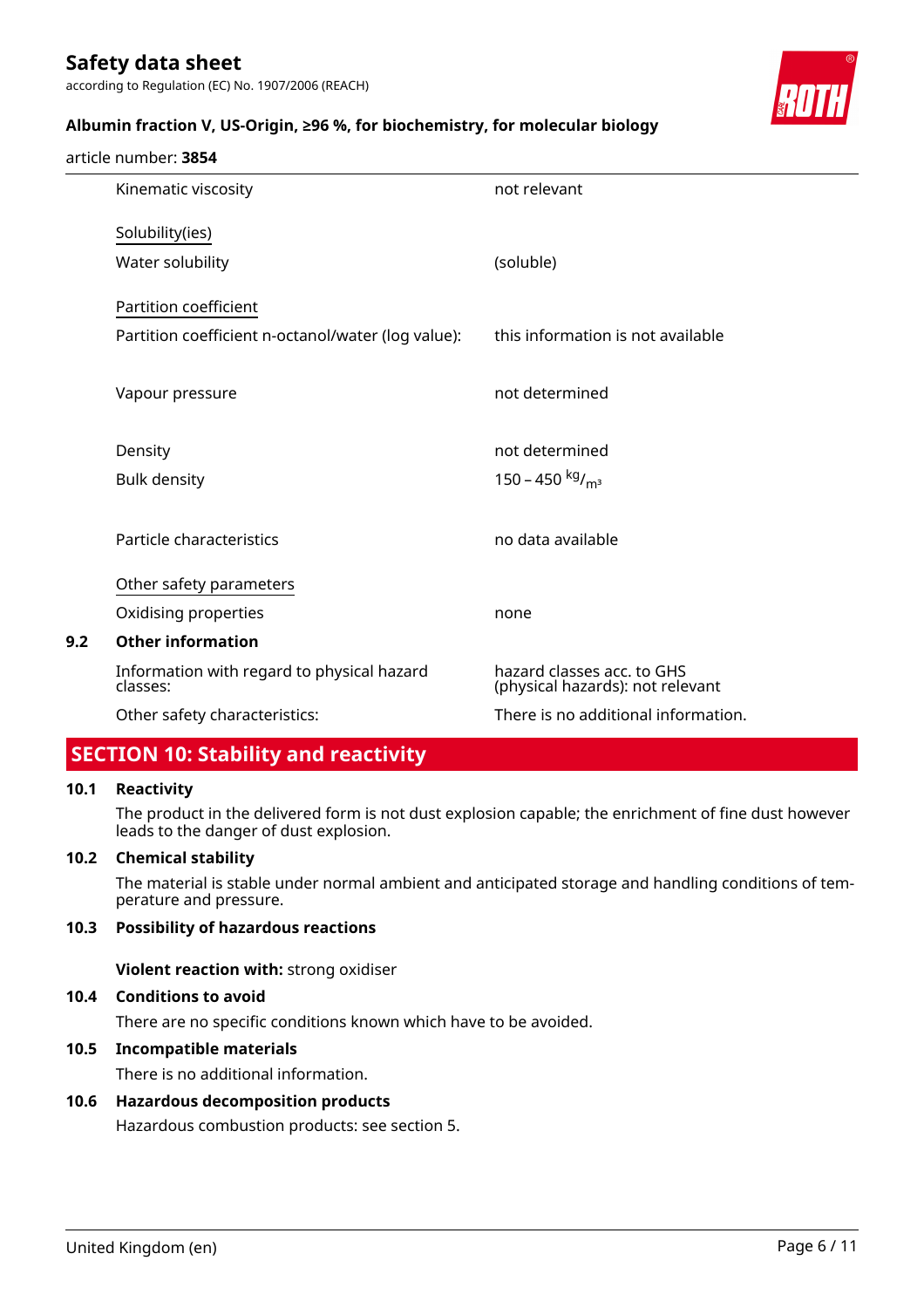according to Regulation (EC) No. 1907/2006 (REACH)

#### **Albumin fraction V, US-Origin, ≥96 %, for biochemistry, for molecular biology**

#### article number: **3854**

### **SECTION 11: Toxicological information**

#### **11.1 Information on hazard classes as defined in Regulation (EC) No 1272/2008**

#### **Classification according to GHS (1272/2008/EC, CLP)**

This substance does not meet the criteria for classification in accordance with Regulation No 1272/ 2008/EC.

#### **Acute toxicity**

Shall not be classified as acutely toxic.

#### **Skin corrosion/irritation**

Shall not be classified as corrosive/irritant to skin.

#### **Serious eye damage/eye irritation**

Shall not be classified as seriously damaging to the eye or eye irritant.

#### **Respiratory or skin sensitisation**

Shall not be classified as a respiratory or skin sensitiser.

#### **Germ cell mutagenicity**

Shall not be classified as germ cell mutagenic.

#### **Carcinogenicity**

Shall not be classified as carcinogenic.

#### **Reproductive toxicity**

Shall not be classified as a reproductive toxicant.

#### **Specific target organ toxicity - single exposure**

Shall not be classified as a specific target organ toxicant (single exposure).

#### **Specific target organ toxicity - repeated exposure**

Shall not be classified as a specific target organ toxicant (repeated exposure).

#### **Aspiration hazard**

Shall not be classified as presenting an aspiration hazard.

#### **Symptoms related to the physical, chemical and toxicological characteristics**

#### **• If swallowed**

Data are not available.

#### **• If in eyes**

Data are not available.

#### **• If inhaled**

Data are not available.

#### **• If on skin**

Data are not available.

#### **Other information**

Health effects are not known. This information is based upon the present state of our knowledge.

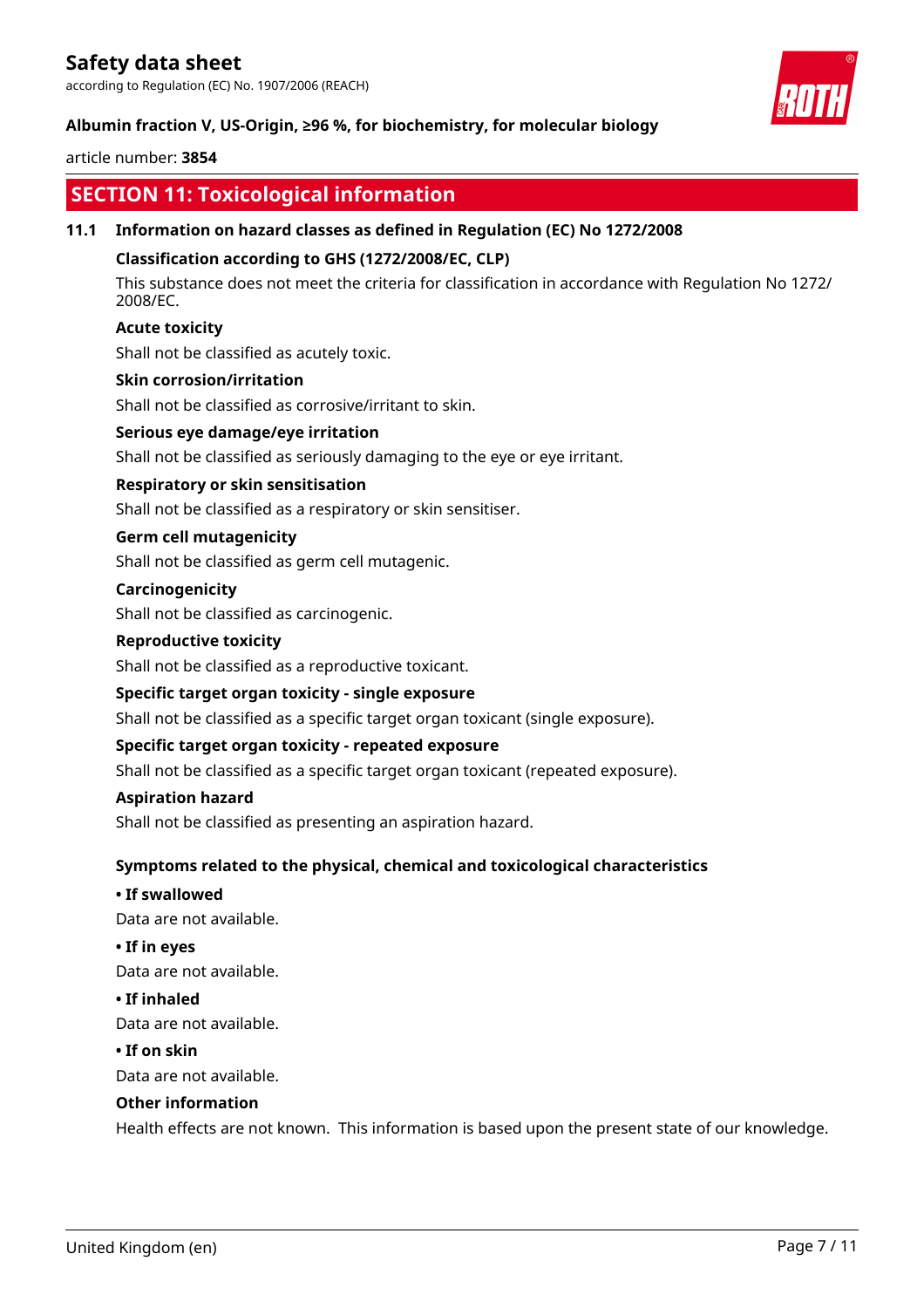according to Regulation (EC) No. 1907/2006 (REACH)

#### **Albumin fraction V, US-Origin, ≥96 %, for biochemistry, for molecular biology**

article number: **3854**



### **SECTION 12: Ecological information**

#### **12.1 Toxicity**

Shall not be classified as hazardous to the aquatic environment.

#### **Biodegradation**

Data are not available.

- **12.2 Process of degradability** Data are not available.
- **12.3 Bioaccumulative potential** Data are not available.
- **12.4 Mobility in soil** Data are not available.
- **12.5 Results of PBT and vPvB assessment** Data are not available.
- **12.6 Endocrine disrupting properties** Not listed.

#### **12.7 Other adverse effects**

Data are not available.

### **SECTION 13: Disposal considerations**

#### **13.1 Waste treatment methods**



Consult the appropriate local waste disposal expert about waste disposal.

#### **Sewage disposal-relevant information**

Do not empty into drains.

#### **13.2 Relevant provisions relating to waste**

The allocation of waste identity numbers/waste descriptions must be carried out according to the EEC, specific to the industry and process. Waste catalogue ordinance (Germany).

#### **13.3 Remarks**

Waste shall be separated into the categories that can be handled separately by the local or national waste management facilities. Please consider the relevant national or regional provisions.

# **SECTION 14: Transport information 14.1 UN number or ID number not subject to transport regulations 14.2 UN proper shipping name** not assigned **14.3 Transport hazard class(es)** none **14.4 Packing group not assigned 14.5 Environmental hazards** non-environmentally hazardous acc. to the dangerous goods regulations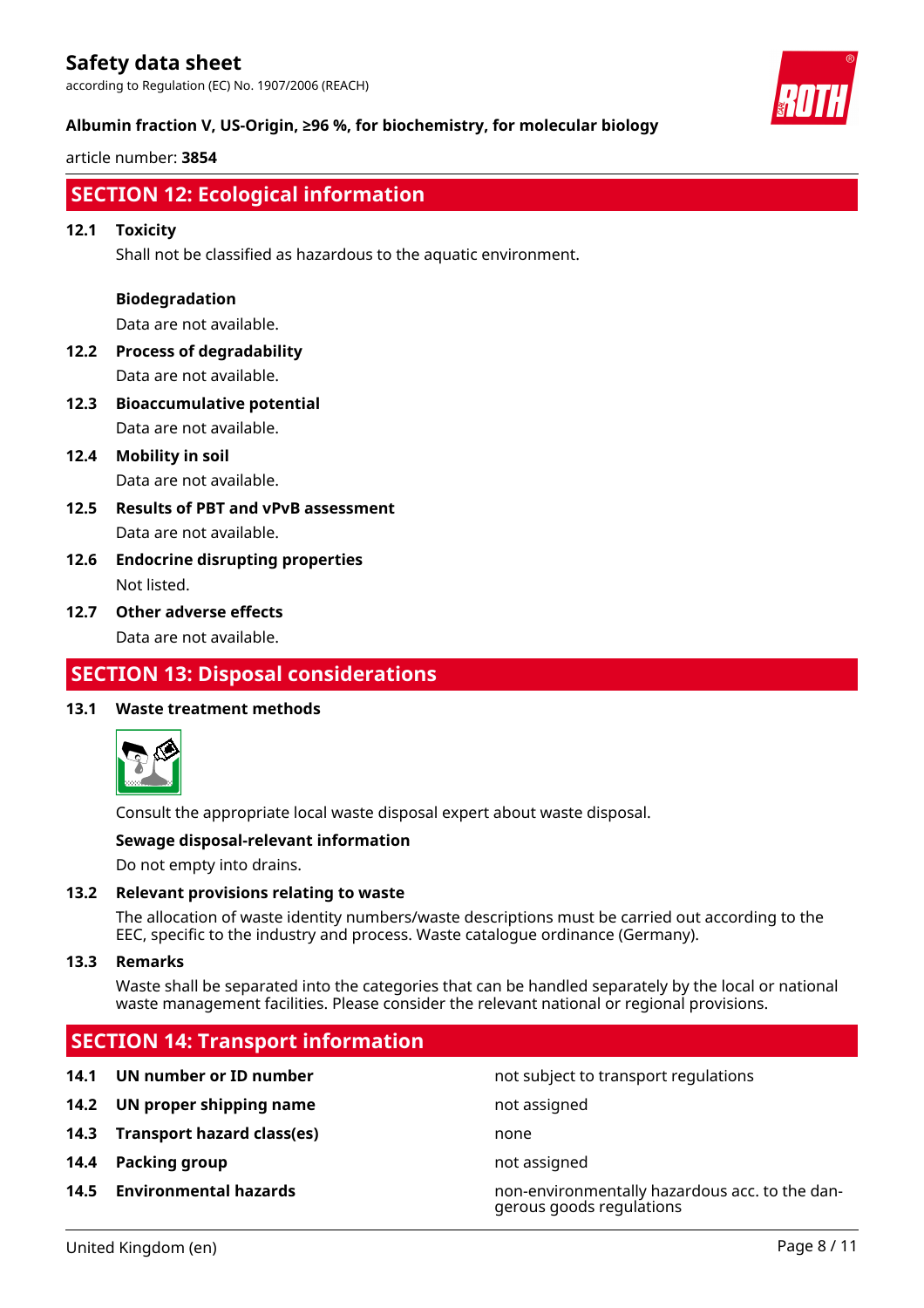according to Regulation (EC) No. 1907/2006 (REACH)



### **Albumin fraction V, US-Origin, ≥96 %, for biochemistry, for molecular biology**

article number: **3854**

- **14.6 Special precautions for user** There is no additional information.
- **14.7 Maritime transport in bulk according to IMO instruments** The cargo is not intended to be carried in bulk.

#### **Information for each of the UN Model Regulations**

**Transport of dangerous goods by road, rail and inland waterway (ADR/RID/ADN) - Additional information**

not assigned

**International Maritime Dangerous Goods Code (IMDG) - Additional information** Not subject to IMDG.

**International Civil Aviation Organization (ICAO-IATA/DGR) - Additional information** Not subject to ICAO-IATA.

### **SECTION 15: Regulatory information**

#### **15.1 Safety, health and environmental regulations/legislation specific for the substance or mixture**

**Relevant provisions of the European Union (EU)**

**Restrictions according to REACH, Annex XVII**

not listed

**List of substances subject to authorisation (REACH, Annex XIV)/SVHC - candidate list** not listed

#### **Seveso Directive**

|           | 2012/18/EU (Seveso III)               |                                                                                            |              |  |  |
|-----------|---------------------------------------|--------------------------------------------------------------------------------------------|--------------|--|--|
| <b>No</b> | Dangerous substance/hazard categories | Qualifying quantity (tonnes) for the application of lower and upper-tier re-<br>quirements | <b>Notes</b> |  |  |
|           | not assigned                          |                                                                                            |              |  |  |

#### **Deco-Paint Directive (2004/42/EC)**

| VOC content<br>%<br>c |
|-----------------------|
|-----------------------|

**Directive on industrial emissions (VOCs, 2010/75/EU)**

**VOC content**  $\begin{array}{ccc} \mid & 0 \leq 0 \end{array}$ 

#### **Directive 2011/65/EU on the restriction of the use of certain hazardous substances in electrical and electronic equipment (RoHS) - Annex II**

not listed

#### **Regulation 166/2006/EC concerning the establishment of a European Pollutant Release and Transfer Register (PRTR)**

not listed

# **Water Framework Directive (WFD)**

not listed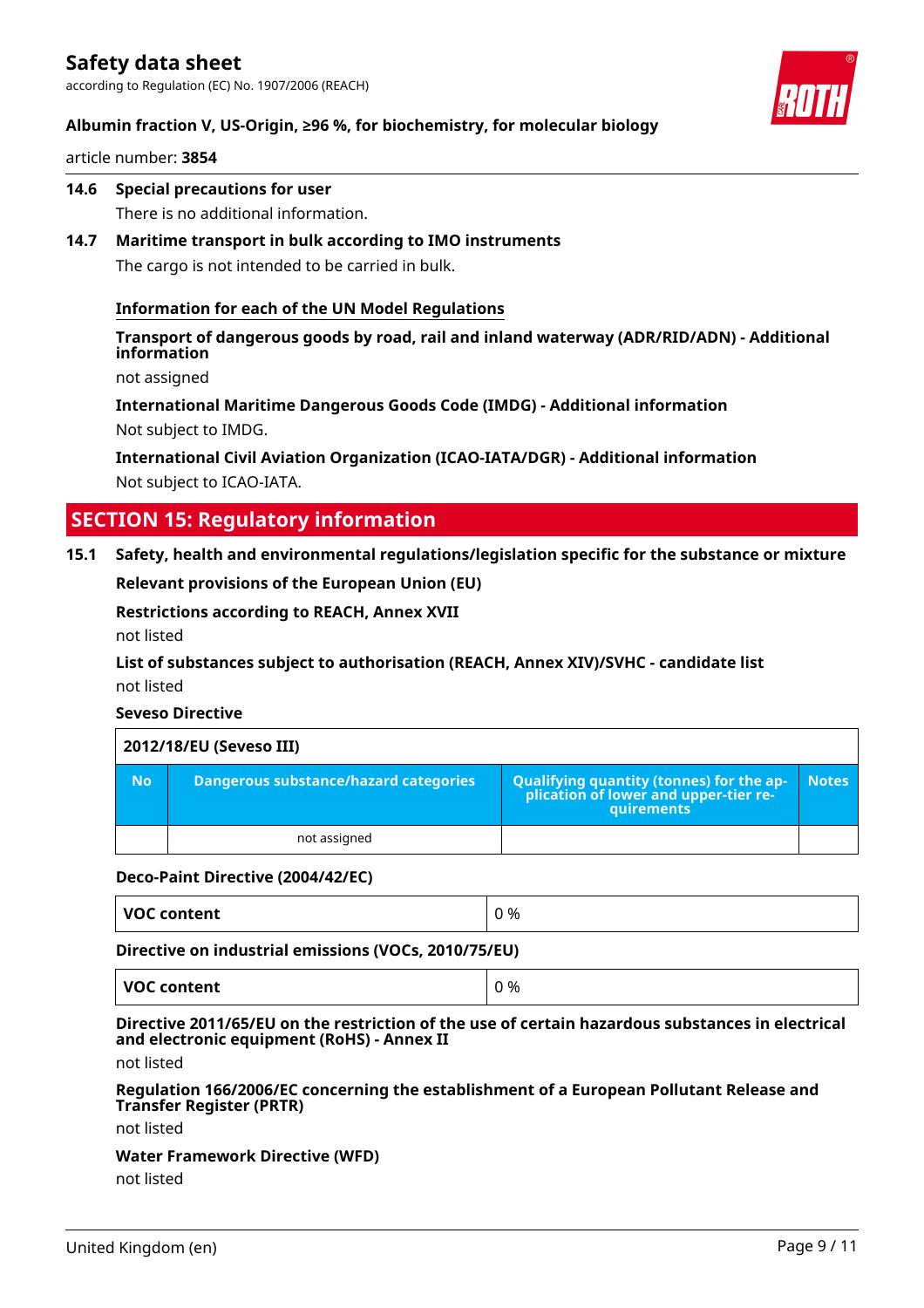

### **Albumin fraction V, US-Origin, ≥96 %, for biochemistry, for molecular biology**

#### article number: **3854**

**Regulation 98/2013/EU on the marketing and use of explosives precursors** not listed

**Regulation 111/2005/EC laying down rules for the monitoring of trade between the Community and third countries in drug precursors**

not listed

**Regulation 1005/2009/EC on substances that deplete the ozone layer (ODS)**

not listed

**Regulation 649/2012/EU concerning the export and import of hazardous chemicals (PIC)** not listed

#### **National inventories**

| <b>Country</b>   | <b>Inventory</b> | <b>Status</b>       |
|------------------|------------------|---------------------|
| <b>CN</b>        | <b>IECSC</b>     | substance is listed |
| EU               | ECSI             | substance is listed |
| <b>TW</b>        | <b>TCSI</b>      | substance is listed |
| المحرجين والرابع |                  |                     |

# **Legend**

ECSI EC Substance Inventory (EINECS, ELINCS, NLP) IECSC Inventory of Existing Chemical Substances Produced or Imported in China

TCSI Taiwan Chemical Substance Inventory

#### **15.2 Chemical Safety Assessment**

No Chemical Safety Assessment has been carried out for this substance.

## **SECTION 16: Other information**

#### **Indication of changes (revised safety data sheet)**

Alignment to regulation: Regulation (EC) No. 1907/2006 (REACH), amended by 2020/878/EU

Restructuring: section 9, section 14

#### **Abbreviations and acronyms**

| Abbr.         | <b>Descriptions of used abbreviations</b>                                                                                                                                                                                       |
|---------------|---------------------------------------------------------------------------------------------------------------------------------------------------------------------------------------------------------------------------------|
| <b>ADN</b>    | Accord européen relatif au transport international des marchandises dangereuses par voies de naviga-<br>tion intérieures (European Agreement concerning the International Carriage of Dangerous Goods by In-<br>land Waterways) |
| <b>ADR</b>    | Accord européen relatif au transport international des marchandises dangereuses par route (European<br>Agreement concerning the International Carriage of Dangerous Goods by Road)                                              |
| CAS           | Chemical Abstracts Service (service that maintains the most comprehensive list of chemical substances)                                                                                                                          |
| Ceiling-C     | Ceiling value                                                                                                                                                                                                                   |
| <b>CLP</b>    | Regulation (EC) No 1272/2008 on classification, labelling and packaging of substances and mixtures                                                                                                                              |
| <b>DGR</b>    | Dangerous Goods Regulations (see IATA/DGR)                                                                                                                                                                                      |
| EC No         | The EC Inventory (EINECS, ELINCS and the NLP-list) is the source for the seven-digit EC number, an identi-<br>fier of substances commercially available within the EU (European Union)                                          |
| EH40/2005     | EH40/2005 Workplace exposure limits (http://www.nationalarchives.gov.uk/doc/open-government-li-<br>cence/)                                                                                                                      |
| <b>EINECS</b> | European Inventory of Existing Commercial Chemical Substances                                                                                                                                                                   |
| <b>ELINCS</b> | European List of Notified Chemical Substances                                                                                                                                                                                   |